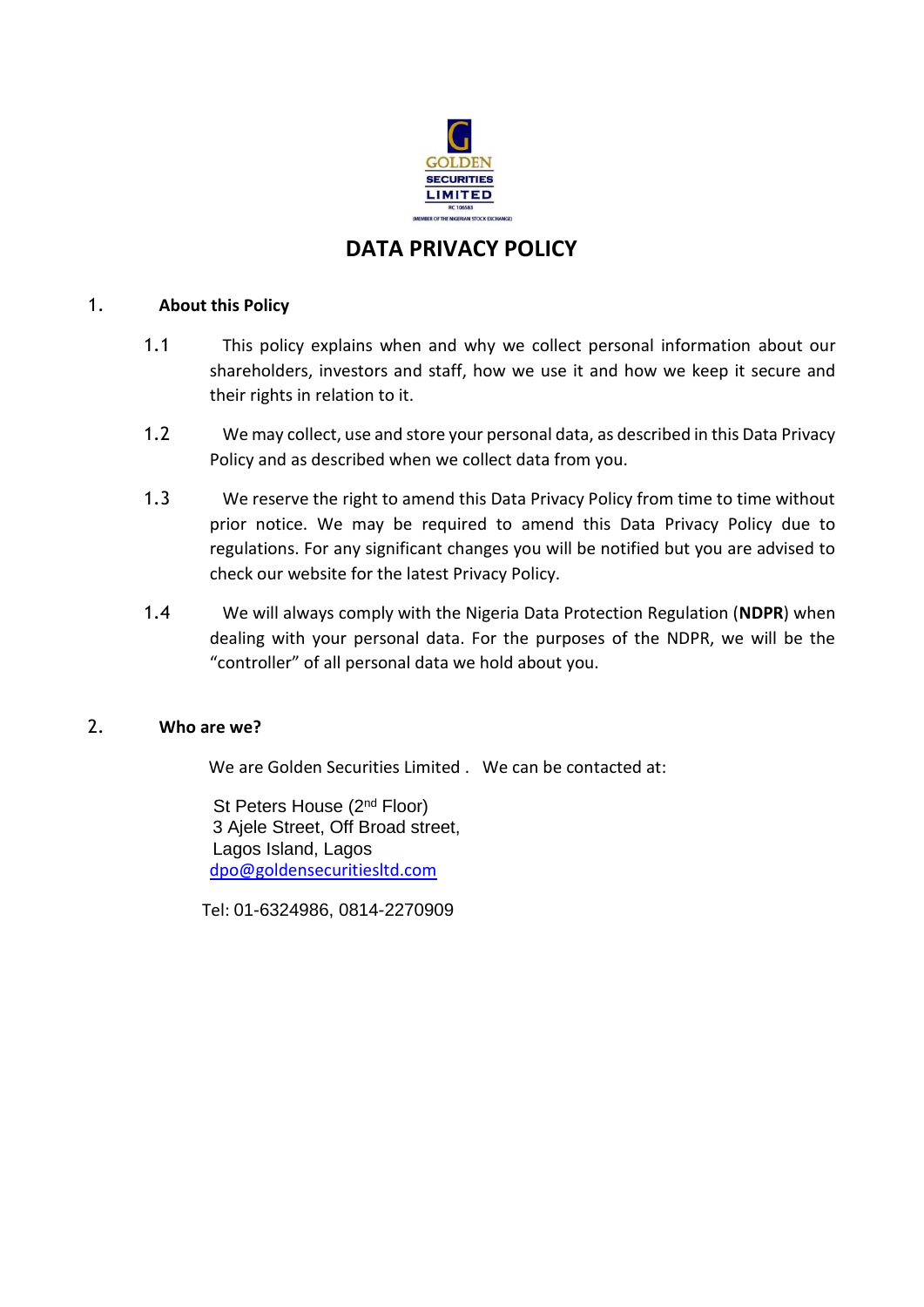## 3. **What information we collect and why.**

| <b>Which information</b>                                                                                                                                                                               | What we do                                        | Why we do it                                                              | <b>Retention time</b><br>How long do we keep your<br>information                                                                 |
|--------------------------------------------------------------------------------------------------------------------------------------------------------------------------------------------------------|---------------------------------------------------|---------------------------------------------------------------------------|----------------------------------------------------------------------------------------------------------------------------------|
| <b>Clients Biodata such</b><br>as but not limited to:<br>Name, Date of Birth,<br>Biometrics,<br>Passport Photograph<br>Phone number,<br><b>Account Details</b><br><b>Clearing House</b><br>Number etc. | Complete a task<br>$\bullet$<br>Provide a service | To comply with legal<br>and regulatory<br>obligations<br>and requirements | For as long as it is<br>necessary to comply<br>with Golden Securities<br>Limited legal<br>obligations<br>and statutory functions |
| <b>Staff Records such as</b><br>but not limited to:<br>Name, Date of Birth,<br>Academic<br>Qualifications,<br>Passport Photograph,<br><b>Account Details etc.</b>                                      | Complete a task<br>$\bullet$<br>Provide a service | To comply with legal<br>and regulatory<br>obligations<br>and requirements | For as long as it is<br>necessary to comply<br>with Golden Securities<br>Limited legal<br>obligations<br>and statutory functions |
| <b>Service Providers</b><br>Details such as but<br>not limited to:<br>CAC documents,<br>PENCOM Details,<br><b>Tax Identification</b><br>Number,<br>Account Details etc.                                | Complete a task<br>Provide a service              | To comply with legal<br>and regulatory<br>obligations<br>and requirements | For as long as it is<br>necessary to comply<br>with Golden Securities<br>Limited legal<br>obligations<br>and statutory functions |

#### 4. **How we protect your personal data**

- 4.1 We will not transfer your personal data outside Nigeria without your consent.
- 4.2 We have implemented generally accepted standards of technology and operational

security in order to protect personal data from loss, misuse, or unauthorised alteration or destruction.

- 4.3 Please note however that where you are transmitting information to us over the internet this can never be guaranteed to be 100% secure.
- 4.4 For any payments which we take from you on-line we will use a recognised on-line secure payment system.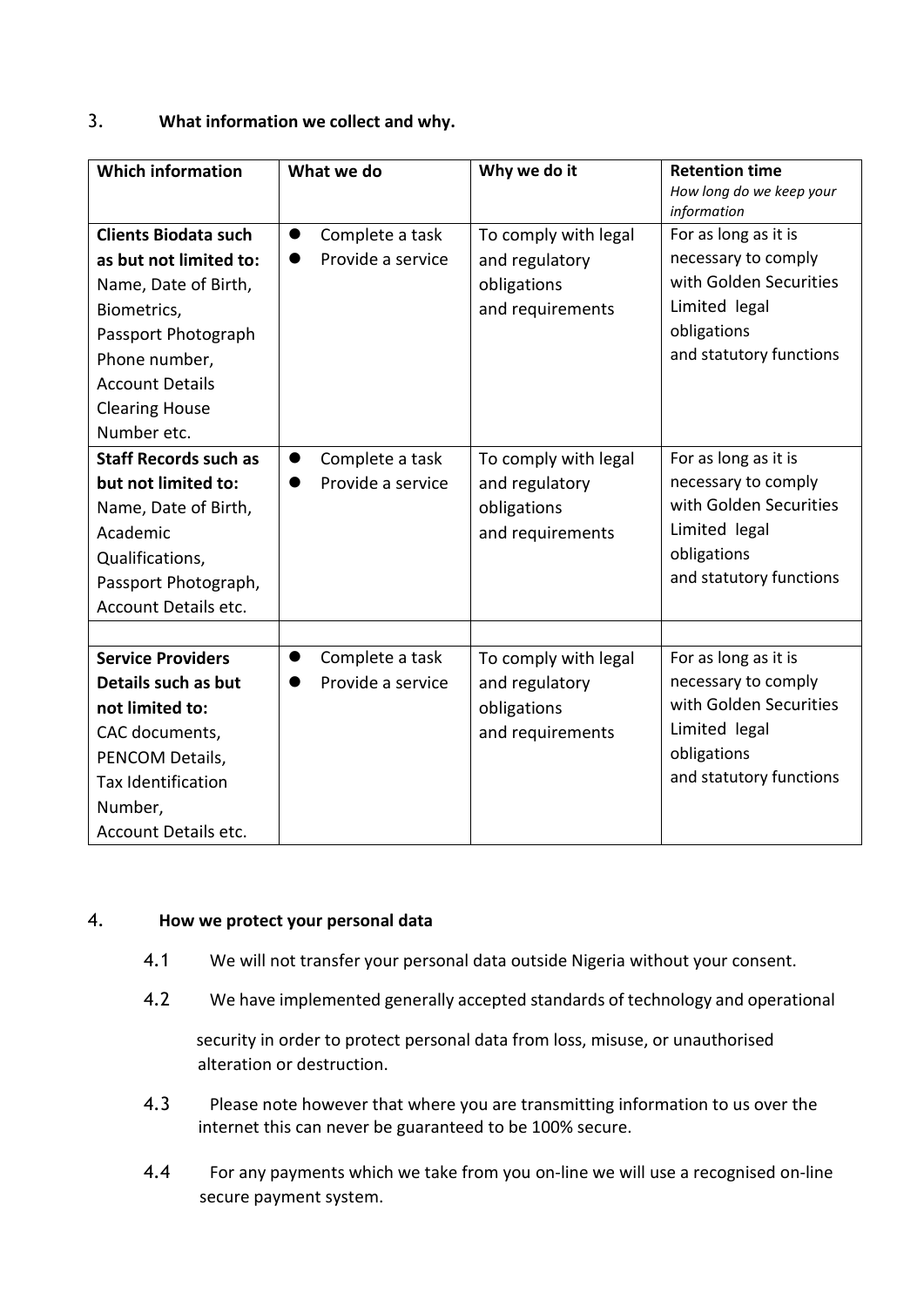4.5 We will notify you promptly in the event of any breach of your personal data which might expose you to serious risk.

## 5. **Who else has access to the information you provide us?**

- 5.1 We will never sell your personal data. We will not share your personal data with any third parties without your prior consent (which you are free to withhold) except where required to do so by law.
- 5.2 We may pass your personal data to third parties who are service providers, agents and subcontractors to us for the purposes of completing tasks and providing services to you on our behalf (e.g. to print newsletters and send you mailings). However, we disclose only the personal data that is necessary for the third party to deliver the service and we have a contract in place that requires them to keep your information secure and not to use it for their own purposes.

## 6. **How long do we keep your information?**

- 6.1 We will hold your personal data on our systems for as long as you are our client, service provider and staff for as long as is necessary to comply with our legal obligations. We will review your personal data every year to establish whether we are still entitled to process it. If we decide that we are not entitled to do so, we will stop processing your personal data except that we will retain your personal data in an archived form in order to be able to comply with future legal obligations e.g. compliance with tax requirements and exemptions, and the establishment exercise or defence of legal claims.
- 6.2 We securely destroy all financial information once we have used it and no longer need it.

## 7. **Your rights**

- 7.1 You have rights under the NDPR:
	- (a) to access your personal data
	- (b) to be provided with information about how your personal data is processed
	- (c) to have your personal data corrected
	- (d) to have your personal data erased in certain circumstances
	- (e) to object to or restrict how your personal data is processed